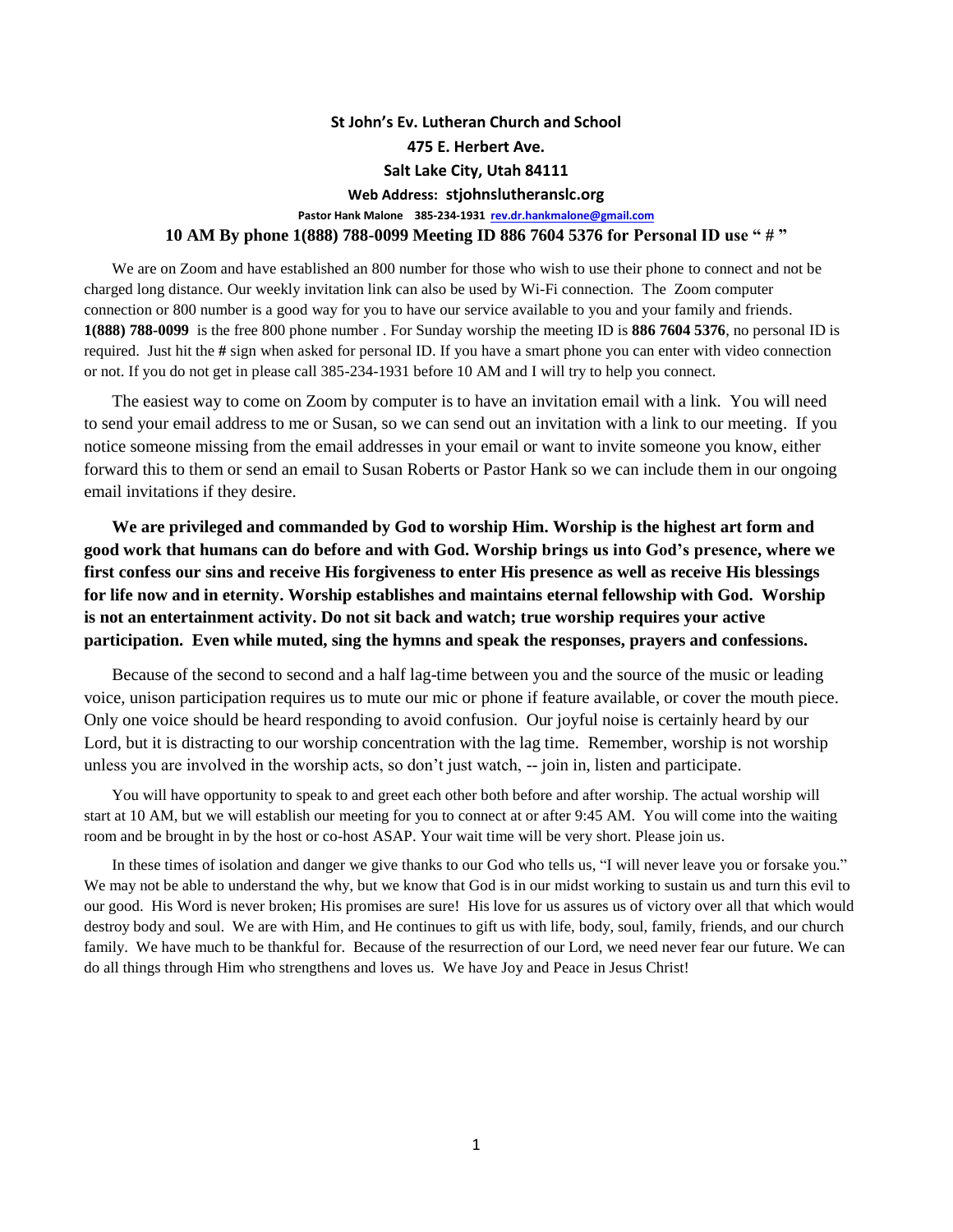#### **Second Sunday after Epiphany January 17, 2020**

# **10 AM By phone 1(888) 788-0099 Meeting ID 886 7604 5376 for Personal ID use " # " If you have problems getting on, please call Pastor Hank at 385-234-1931 before 10 AM Divine Service Setting 1 / Service of the Word**

#### **INVOCATION HYMN: LSB 402 "The Only Son from Heaven"**

- 1. The only Son from heaven, Foretold by ancient seers, By God the Father given, In human form appears. No sphere His light confining, No star so brightly shining As He, our Morning Star.
- 2. O time of God appointed, O bright and holy morn! He comes, the king anointed, The Christ, the virgin born, Grim death to vanquish for us, To open heav'n before us And bring us life again
- 3. O Lord, our hearts awaken To know and love You more, In faith to stand unshaken, In spirit to adore, That we, through this world moving, Each glimpse of heaven proving, May reap its fullness there.
- 4. O Father, here before You With God the Holy Ghost And Jesus, we adore You, O pride of angel host: Before You mortals lowly Cry, "Holy, holy, holy, O blessed Trinity!

#### **GREETINGS:**

#### **INVOCATION:**

- *P: We worship in the Name of the Father and of the (+) Son and of the Holy Spirit.* **C: Amen!**
- *P: I have not hidden your deliverance within My heart;,*

## **C: I have spoken of Your faithfulness and Your salvation**

# **CONFESSION OF SINS**

- *P: If we say we have no sin, we deceive ourselves, and the truth is not in us.*
	- **C: but if we confess our sins, God, Who is faithful and just, will forgive our sins and cleanse us from all unrighteousness.**
- *P: Let us then, confess our sins to God our Father.*
	- **C: Most merciful God, we confess that we are by nature sinful and unclean. We have sinned against You in thought, word, and deed, by what we have done and by what we have left undone. We have not loved You with our whole heart; we have not loved our neighbors as ourselves. We justly deserve Your present and eternal punishment. For the sake of Your Son, Jesus Christ, have mercy on us. Forgive us, renew us, and lead us, so that we may delight in Your will and walk in Your ways to the glory of Your holy Name. Amen.**
- *P: Almighty God in His mercy has given His Son to die for you and for His sake, forgives you all your sins. As a called and ordained servant of Christ, and by His authority, I therefore forgive you all your sins in the Name of the Father and of the (+) Son and of the Holy Spirit.*
- **C: Amen!**

#### **PSALM / INTROIT** (Ps. 2:7-11,12c; Antiphon Is.42:1a)

*P: I have not hidden Your deliverance within my heart*

**C: I have spoken of Your faithfulness and Your salvation;**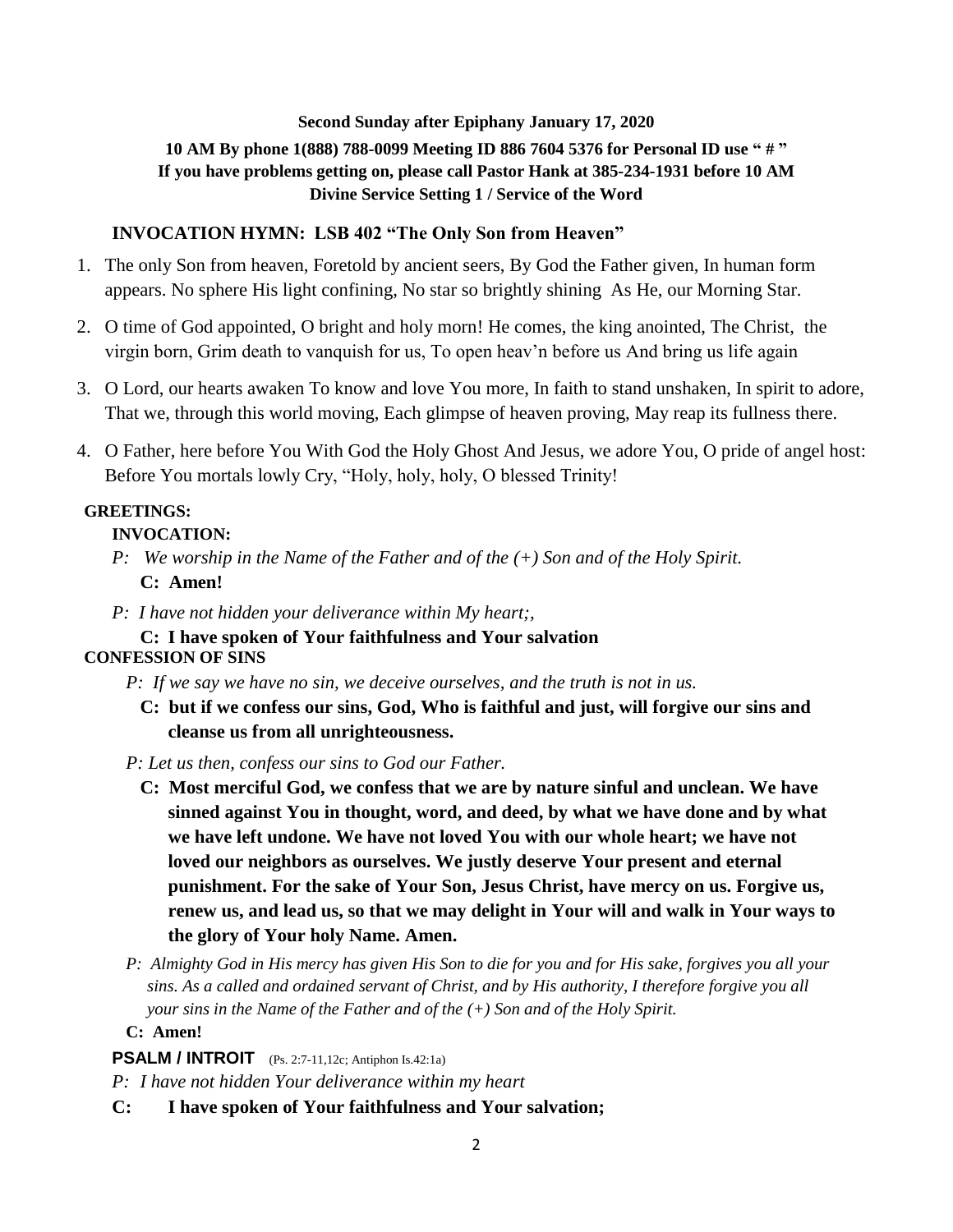- *P: I waited patiently for the LORD;*
- **C: He inclined to me and heard my cry.**
- *P: He drew me up from the pit of destruction, out of the miry bog,*
- **C: and set my feet upon a rock, making my steps secure.**
- *P: He put a new song in my mouth, a song of praise to our God.*
- **C: Many will see and fear, and put their trust in the LORD.**
- *P: Blessed is the man who makes the LORD his trust,*
- **C: who does not turn to the proud, to those who go astray after a lie!**
- *P: You have multiplied, O LORD my God, Your wondrous deeds and Your thoughts toward us; none can compare with You!*
- **C: I will proclaim and tell of them, yet they are more than can be told.**

```
Glory be to the Father and to the (+) Son and to the Holy Spirit;
as it was in the beginning, is now, and will be forever. Amen.
```
*P: I have not hidden Your deliverance within my heart*

**C: I have spoken of Your faithfulness and Your salvation;**

# **KYRIE:**

*P: In peace. Let us pray to the Lord.*

### **C: Lord, have mercy.**

*P: For the peace from above and for our salvation. Let us pray to the Lord.*

- **C: Lord have mercy.**
- *P: For the peace of the whole world, for the well-being of the Church of God, & the unity of all, Let us pray to the Lord.*
	- **C: Lord have mercy.**
- *P: For this holy house & for all who offer here their worship & praise. Let us pray to the Lord.* **C: Lord, have mercy.**
- *P: Help, save, comfort, and defend us, gracious Lord.*

**C: Amen.**

#### **Hymn of Praise Gloria in Excelsis**

*P: Glory to God in the highest, and peace to His people on earth.*

**C: Lord God, heavenly king, almighty God and Father: We worship You we give You thanks, we praise You for Your glory. Lord Jesus Christ, only Son of the Father, Lord God, Lamb of God: You take away the sin of the world; have mercy on us. You are seated at the right hand of the Father; receive our prayer. For You alone are the Holy One, You alone are the Lord, You alone are the Most High, Jesus Christ, with the Holy Spirit, in the glory of God the Father. Amen.**

Faith Hymn LSB 575 "My Hope Is Built on Nothing Less"

#### *Refrain:* **On Christ, the solid rock, I stand; All other ground is sinking sand**.

1. My hope is built on nothing less Than Jesus' blood and righteousness; No merit of my own I claim But wholly lean on Jesus' name. *(refrain)*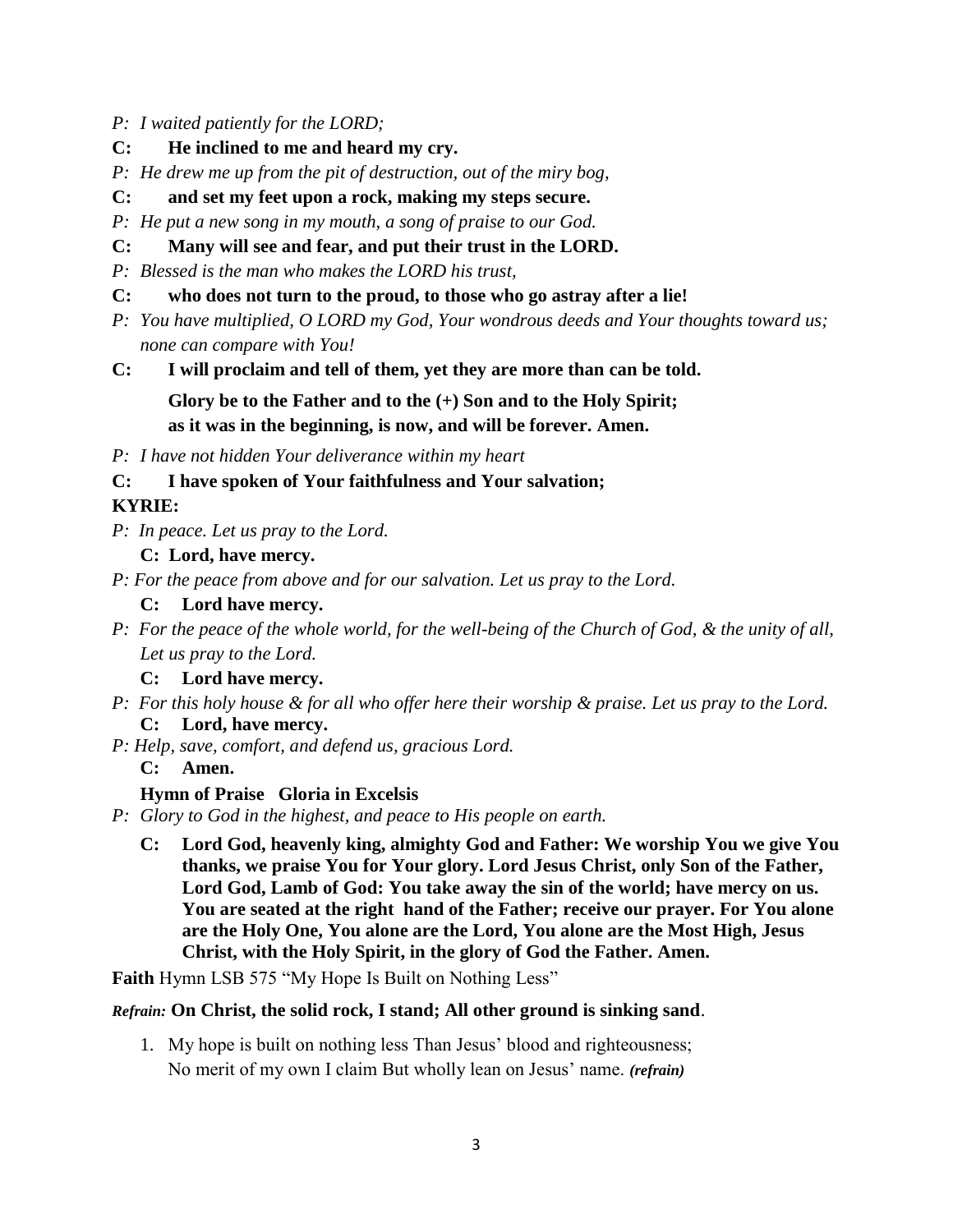#### *Refrain:* **On Christ, the solid rock, I stand; All other ground is sinking sand**.

- 2. When darkness veils His lovly face, I rest on His unchanging grace; In every high and story gale My anchor holds within the veil. *(refrain)*
- 3. His oath, His covenant and blood Support me in the raging flood; When every earthly prop gives way, He then is all my hope and stay. *(refrain)*
- 4. When He shall come with trumpet sound, Oh, may I then in Him be found, Clothed in His righteousness alone, Redeemed to stand before His throne! *(refrain)*

### **SALUTATION and COLLECT of the day:**

*P***:** *The Lord be with you.*

### **C: And also with you.**

*P: Let us pray* 

*Almighty and everlasting God, Who governs all things in heaven and on earth, mercifully hear the prayers of Your people and grant us Your peace through all our days; through Jesus Christ, Your Son, our Lord, Who lives and reigns with You and the Holy Spirit, one God, now and forever.*

**C: AMEN.**

### **FIRST READING: 1 Samuel 3:1-20**

 $1$  Now the young man Samuel was ministering to the LORD under Eli. And the Word of the Lord was rare in those days; there was no frequent vision.  $2$  At that time Eli, whose eyesight had begun to grow dim so that he could not see, was lying down in his own place.<sup>3</sup> The lamp of God had not yet gone out, and Samuel was lying down in the temple of the LORD, where the ark of God was. <sup>4</sup> Then the LORD called Samuel, and he said, "Here I am!" <sup>5</sup> and ran to Eli and said, "Here I am, for you called me." But he said, "I did not call; lie down again." So he went and lay down. <sup>6</sup> And the LORD called again, "Samuel!" and Samuel arose and went to Eli and said, "Here I am, for you called me." But he said, "I did not call, my son; lie down again."  $7$  Now Samuel did not yet know the LORD, and the Word of the LORD had not yet been revealed to him. <sup>8</sup> And the LORD called Samuel again the third time. And he arose and went to Eli and said, "Here I am, for you called me." Then Eli perceived that the LORD was calling the young man. <sup>9</sup> Therefore Eli said to Samuel, "Go, lie down, and if He calls you, you shall say, "Speak, LORD, for Your servant hears." So Samuel went and lay down in his place. <sup>10</sup> And the LORD came and stood, calling as at other times, "Samuel! Samuel!" And Samuel said, "Speak, for Your servant hears." Then the LORD said to Samuel, "Behold, I am about to do a thing in Israel at which the two ears of everyone who hears it will tingle. <sup>12</sup> On that day I will fulfill against Eli all that I have spoken concerning his house, from beginning to end.  $^{13}$ And I declare to him that I am about to punish his house forever, for the iniquity that he knew, because his sons were blaspheming God, and he did not restrain them. <sup>14</sup> Therefore I swear to the house of Eli that the iniquity of Eli's house shall not be atoned for by sacrifice or offering forever." <sup>15</sup> Samuel lay until morning; then he opened the doors of the house of the LORD. And Samuel was afraid to tell the vision to Eli.<sup>16</sup> But Eli called Samuel and said, "Samuel, my son." And he said, "Here I am." <sup>17</sup> And Eli said, "What was it that He told you? Do not hide it from me. May God do so to you and more also if you hide anything from me of all that He told you. <sup>18</sup> So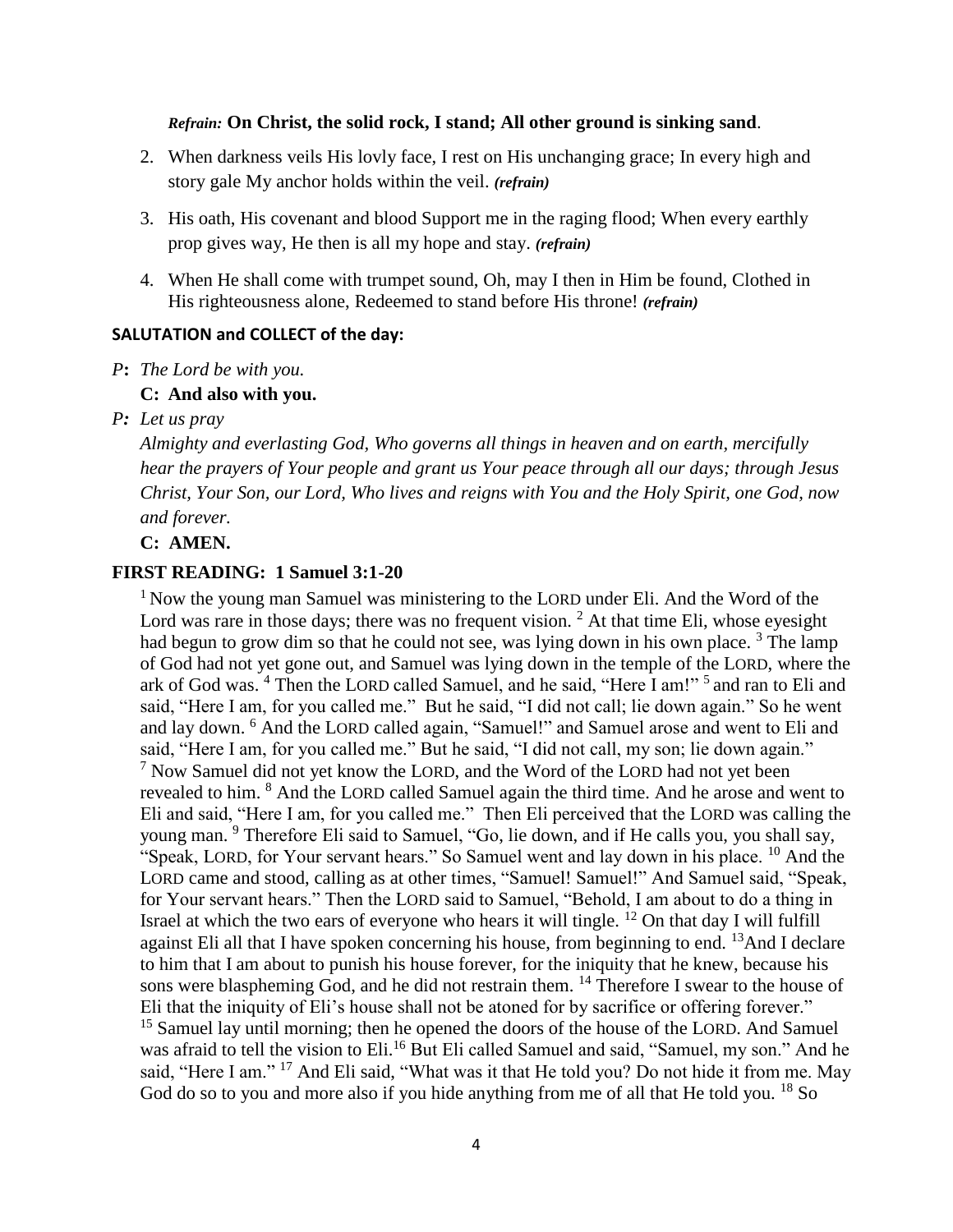Samuel told him everything and hid nothing from him. And he said, "It is the LORD. Let Him do what seems good to Him." <sup>19</sup> And Samuel grew, and the LORD was with him and let none of his words fall to the ground. <sup>20</sup> And all Israel from Dan to Beersheba knew that Samuel was established as a prophet of the LORD

*P: This is the Word of the Lord!*

# **C: Thanks be to God!**

### **GRADUAL:** (Is. 9:6: Ps. 98:1a)

- *P: Praise the LORD, all nations!*
	- **C: Extol Him, all peoples!**
- *P: For great is His steadfast love toward us,*
	- **C: and the faithfulness of the LORD endures forever.**
- *P: Ascribe to the LORD the glory due His Name;*
	- **C: bring an offering, and come into His courts!**

### **SECOND READING: 1 Corinthians 6:12-20**

 $12$  "All things are lawful for me," but not all things are helpful. "All things are lawful for me," but I will not be enslaved by anything.  $^{13}$  Food is meant for the stomach and the stomach for food" – and God will destroy both one and the other. The body is not meant for sexual immorality, but for the Lord, and the Lord for the body <sup>14</sup> And God raised the Lord and will also raise us up by His power. <sup>15</sup> Do you not know that your bodies are members of Christ? Shall I then take the members of Christ and make them members of a prostitute? Never! <sup>16</sup> or do you not know that he who is joined to a prostitute becomes one body with her? For, as it is written, the two will become one flesh. <sup>17</sup> But he who is joined to the Lord becomes one spirit with Him. <sup>18</sup> Flee from sexual immorality. Every other sin a person commits is outside the body, but the sexually immoral person sins against his own body.  $19$  Or do you not know that your body is a temple of the Holy Spirit within you, Whom you have from God? You are not your own, <sup>20</sup> for you were bought with a price. So glorify God in your body. *P: This is the Word of the Lord.*

#### **C: Thanks be to God.**

#### **ALLELUIA AND VERSE:** *(John 6:68)*

**C: Alleluia. Lord, to whom shall we go? You have the words of eternal life. Alleluia, alleluia.**

*P: Alleluia. You are My servant, Israel, in Whom I will be glorified. Alleluia.*

### **Gospel Lesson: John 1:43-51**

*P: The Holy Gospel according to St. John the 1st chapter.*

### **C: Glory to You, O Lord.**

<sup>43</sup> The next day Jesus decided to go to Galilee. He found Philip and said to him, ""Follow Me." <sup>44</sup> Now Philip was from Bethsaida, the city of Andrew and Peter. <sup>45</sup> Philip found Nathanael and said to him, "We have found Him of Whom Moses in the Law and also the prophets wrote, Jesus of Nazareth, the son of Joseph." <sup>46</sup> Nathanael said to him, "Can anything good come out of Nazareth?" Philip said to him, "Come and see." <sup>47</sup> Jesus saw Nathanael coming toward Him and said to him, "Behold, an Israelite indeed, in whom there is no deceit!" <sup>48</sup> Nathanael said to Him, "How do You know me?" Jesus answered him, "Before Philip called you, when you were under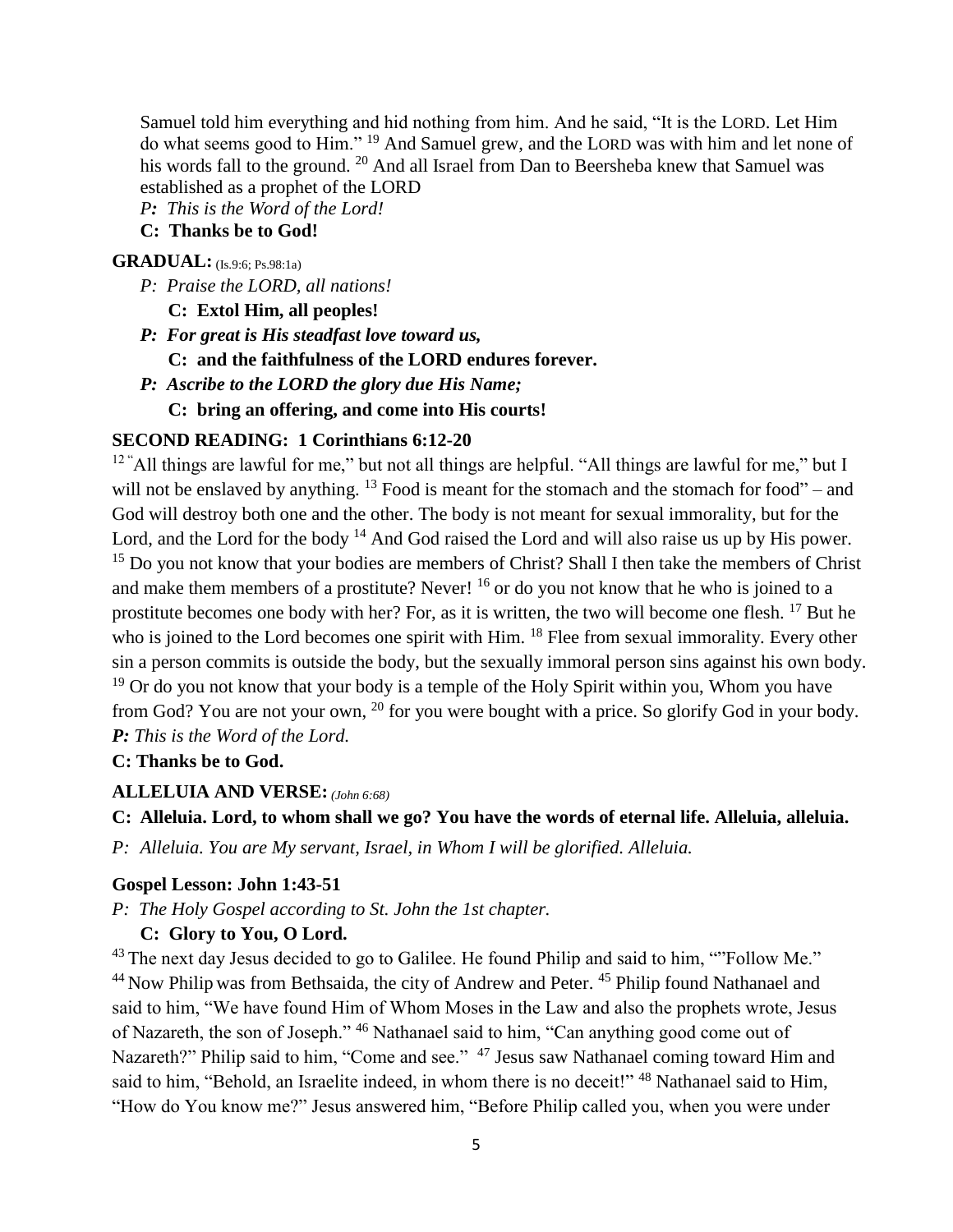the fig tree, I saw you." <sup>49</sup> Nathanael answered Him, "Rabbi, You are the Son of God! You are the King of Israel!"<sup>50</sup> Jesus answered him, "Because I said to you "I saw you under the fig tree," do you believe? You will see greater things than these." And He said to him, "You will see heaven opened, and the angels of God ascending and descending on the Son of Man."

*P: This is the Gospel of the Lord.*

# **C: Praise to You, O Christ.**

# **Sermon Hymn 411 "I Want to Walk as a Child of the Light"**

*Refrain*: In Him there is no darkness at all. The night and the day are both a-like. The Lamb is the light of the city of God. Shine in my heart, Lord Jesus.

- 1. I want to walk as a child of the light. I want to follow Jesus. God set the stars to give light to the world. The star of my life is Jesus. *(Refrain)*
- 2. I want to see the brightness of God. I want to look at Jesus. Clear Sun and Righteousness, shine on my path, And show me the way to the Father. *(Refrain)*
- 3. I'm looking for the coming of Christ. I want to be with Jesus. When we have run with patience the race, We shall know the joy of Jesus. *(Refrain)*

# **Sermon: "Allowing Sin Means No Peace, No Joy, No Life"**

# **APOSTLES' CREED**

*P: Let us now confess our faith in the words of the Apostles' Creed.*

**C: I believe in God, the Father Almighty, Maker of heaven and earth. And in Jesus Christ, His only Son, our Lord, Who was conceived by the Holy Spirit, born of the Virgin Mary, suffered under Pontius Pilate, was crucified, died, and was buried. He descended into hell. The third day He rose again from the dead. He ascended into heaven and sits at the right hand of God the Father Almighty. From thence He will come to judge the living and the dead. I believe in the Holy Spirit, the Holy Christian Church, the communion of saints, the forgiveness of sins, the resurrection of the body, and the life (+) everlasting. Amen.**

**Prayer Hymn: Hymn LSB 392 "God Loves Me Dearly"**

*(Refrain)* **Therefore I'll say again: God loves me dearly, God loves me dearly, Loves even me.**

- **1. God loves me dearly, Grants me salvation, God loves me dearly, Loves even me.** *(refrain)*
- **2. I was in slav'ry, Sin, death, and darkness; God's love was working To make me free.** *(Refrain)*
- **3. He sent forth Jesus, My dear Redeemer, He sent forth Jesus And set me free.** *(Refrain)*
- **4. Jesus, my Savior, Himself did offer, Jesus, my Savior, Paid all I owed.** *(Refrain)*
- **5. Now I will praise You, O Love Eternal; Now I will praise You All my life long.** *(Refrain)*

# **PRAYER OF THE CHURCH:**

*(after each petition ending in Lord in your mercy-- the congregational response is)*:

**C: Hear our prayer.** 

**LORD'S PRAYER:** *(In Unison)*

**Our Father Who art in heaven, hallowed be Thy Name, Thy kingdom come,**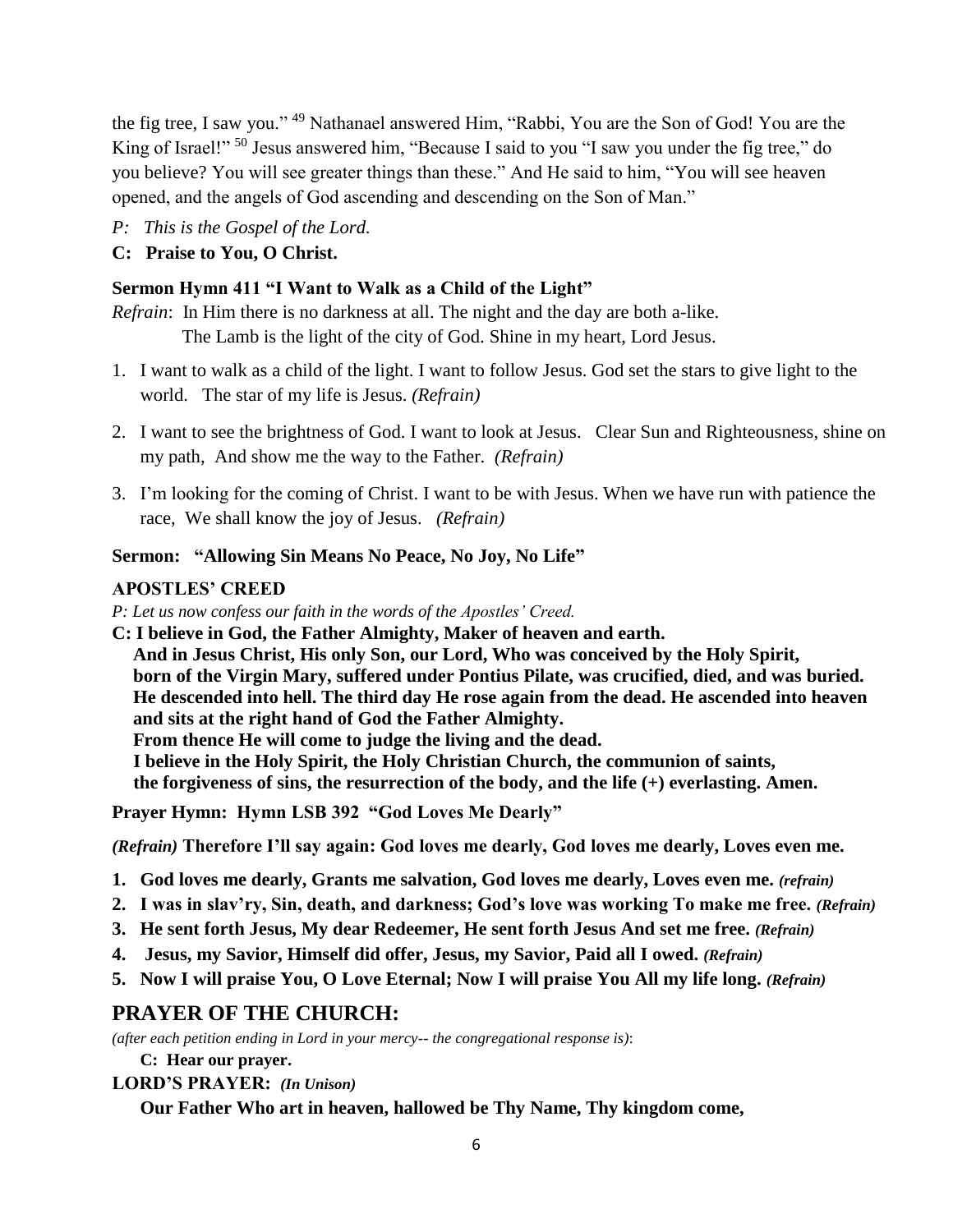**Thy will be done on earth as it is in heaven; give us this day our daily bread; and forgive us our trespasses as we forgive those who trespass against us; and lead us not into temptation, but deliver us from evil.** 

**For Thine is the kingdom and the power and the glory forever and ever. Amen.**

## **Offering Hymn Hymn LSB 400 "Brightest and Best of the Stars of the Morning"**

- 1. Brightest and best of the stars of the morning, Dawn on our darkness and lend us thine aid; Star of the East, the horizon adorning, Guide where our infant Redeemer is laid.
- 2. Cold on His cradle the dewdrops are shining; Low lies His head with the beasts of the stall; Angels adore Him in slumber reclining, Maker and Monarch and Savior of all.
- 3. Shall we not yield Him, in costly devotion, Fragrance of Edom and off'rings divine, Gems of the mountain and pearls of the ocean, Myrrh from the forest and gold from the mine?
- 4. Vainly we offer each ample oblation, Vainly with gifts would His favor secure. Richer by far is the heart's adoration; Dearer to God are the prayers of the poor.
- 5. Brightest and best of the stars of the morning, Dawn on our darkness and lend us thine aid; Star of the East, the horizon adorning, Guide where our infant Redeemer is laid.
- **OFFERING:** (As you are privileged, do contribute to our ministry by sending your offering in support of God's ministry at St. John's Lutheran Church, 475 East Herbert Ave., Salt Lake City, UT 84111) *In the House of the Lord, the Offering is taken for the partnership with God in His ministry in our community and through this congregation. To participate, you will need to send it to the address above.*

#### **OFFERTORY:**

**All: What shall I render to the Lord for all His benefits to me? I will offer the sacrifice of thanksgiving and will call on the Name of the Lord. I will take the cup of salvation, and will call on the Name of the Lord. I will pay my vows to the Lord now in the presence of all His people, In the courts of the Lord's house, in the midst of you, O Jerusalem.**

# **BENEDICTION**

*P: The Lord bless you and keep you. The Lord make His face shine upon you and be gracious to you. The Lord lift up His countenance upon you and (+) give you peace.*

# **C: AMEN.**

# **CLOSING HYMN** LSB 922 "Go, My Children, with My Blessing"

- 1. Go, My children, with My blessing, Never alone. Waking sleeping, I am with you; You are My own. In My love's baptismal river, I have made you Mine forever. Go, My children, with My blessing – You are My own.
- 2. Go, My children, sins forgiven, At peace and pure. Here you learned how much I love you, What I can cure. Here you heard My dear Son's story; Here you touched Him, saw His glory. Go, My children sins forgiven, At peace and pure.